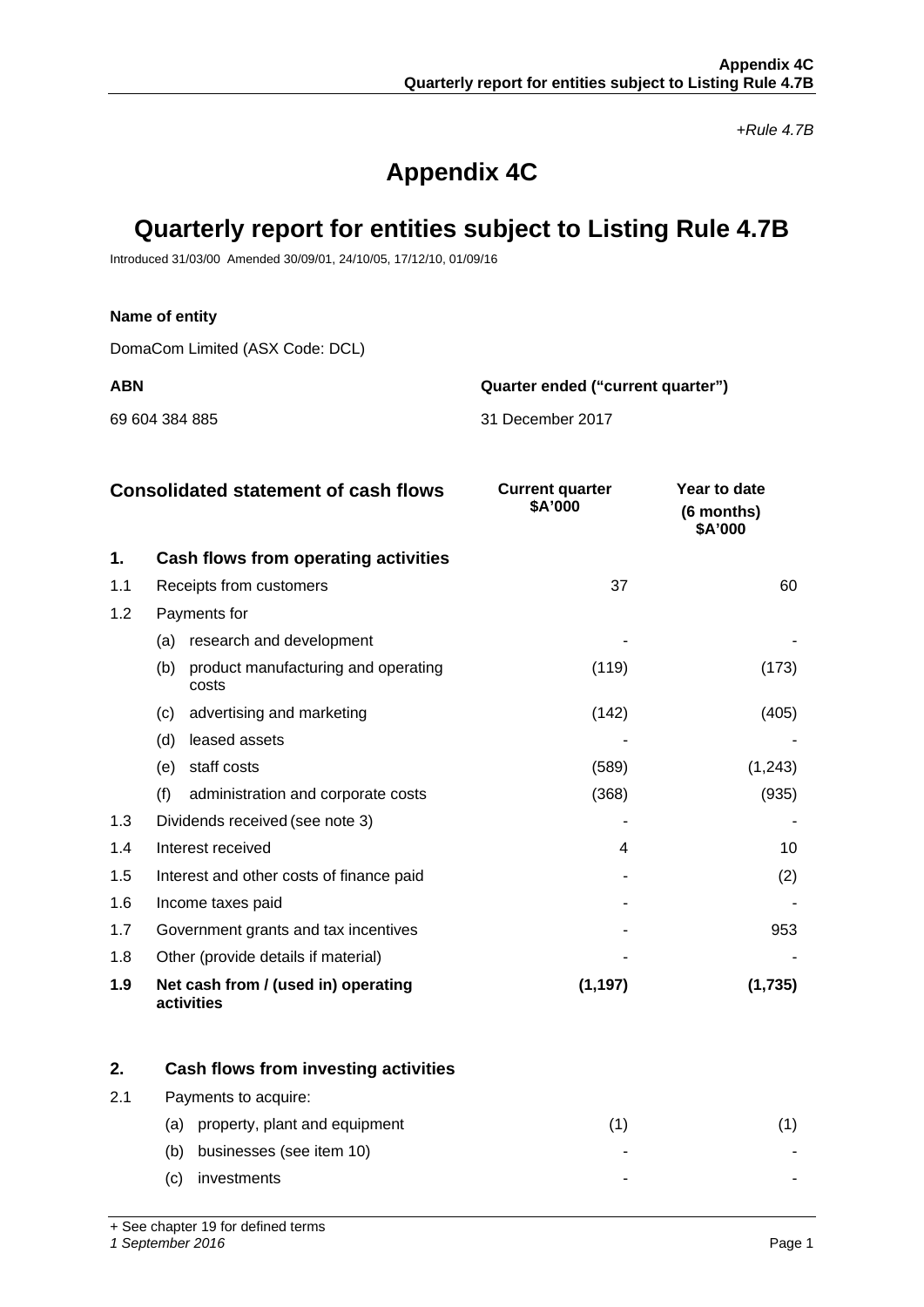| <b>Consolidated statement of cash flows</b> |                                                                                 | <b>Current quarter</b><br>\$A'000 | Year to date<br>(6 months)<br>\$A'000 |
|---------------------------------------------|---------------------------------------------------------------------------------|-----------------------------------|---------------------------------------|
|                                             | (d)<br>intellectual property                                                    |                                   |                                       |
|                                             | other non-current assets (payments for<br>(e)<br>capitalised development costs) | (241)                             | (399)                                 |
| $2.2\phantom{0}$                            | Proceeds from disposal of:                                                      |                                   |                                       |
|                                             | property, plant and equipment<br>(a)                                            |                                   |                                       |
|                                             | businesses (see item 10)<br>(b)                                                 |                                   |                                       |
|                                             | (c)<br>investments                                                              |                                   |                                       |
|                                             | (d)<br>intellectual property                                                    |                                   |                                       |
|                                             | other non-current assets<br>(e)                                                 |                                   |                                       |
| 2.3                                         | Cash flows from loans to other entities                                         |                                   |                                       |
| 2.4                                         | Dividends received (see note 3)                                                 |                                   |                                       |
| 2.5                                         | Other (provide details if material)                                             |                                   |                                       |
| 2.6                                         | Net cash from / (used in) investing<br>activities                               | (242)                             | (400)                                 |

| 3.   | Cash flows from financing activities                                           |      |      |
|------|--------------------------------------------------------------------------------|------|------|
| 3.1  | Proceeds from issues of shares                                                 |      |      |
| 3.2  | Proceeds from issue of convertible notes                                       | 400  | 400  |
| 3.3  | Proceeds from exercise of share options                                        |      |      |
| 3.4  | Transaction costs related to issues of<br>shares, convertible notes or options | (21) | (21) |
| 3.5  | Proceeds from borrowings                                                       |      |      |
| 3.6  | Repayment of borrowings                                                        |      |      |
| 3.7  | Transaction costs related to loans and<br>borrowings                           |      |      |
| 3.8  | Dividends paid                                                                 |      |      |
| 3.9  | Other (provide details if material)                                            |      |      |
| 3.10 | Net cash from / (used in) financing<br>activities                              | 379  | 379  |

| 4.  | Net increase / (decrease) in cash and<br>cash equivalents for the period |          |         |
|-----|--------------------------------------------------------------------------|----------|---------|
| 4.1 | Cash and cash equivalents at beginning of<br>quarter/year to date        | 2,009    | 2,705   |
| 4.2 | Net cash from / (used in) operating<br>activities (item 1.9 above)       | (1, 197) | (1,735) |
| 4.3 | Net cash from / (used in) investing activities<br>(item 2.6 above)       | (242)    | .400    |
| 4.4 | Net cash from / (used in) financing activities<br>(item 3.10 above)      | 379      | 379     |

+ See chapter 19 for defined terms

*1 September 2016* Page 2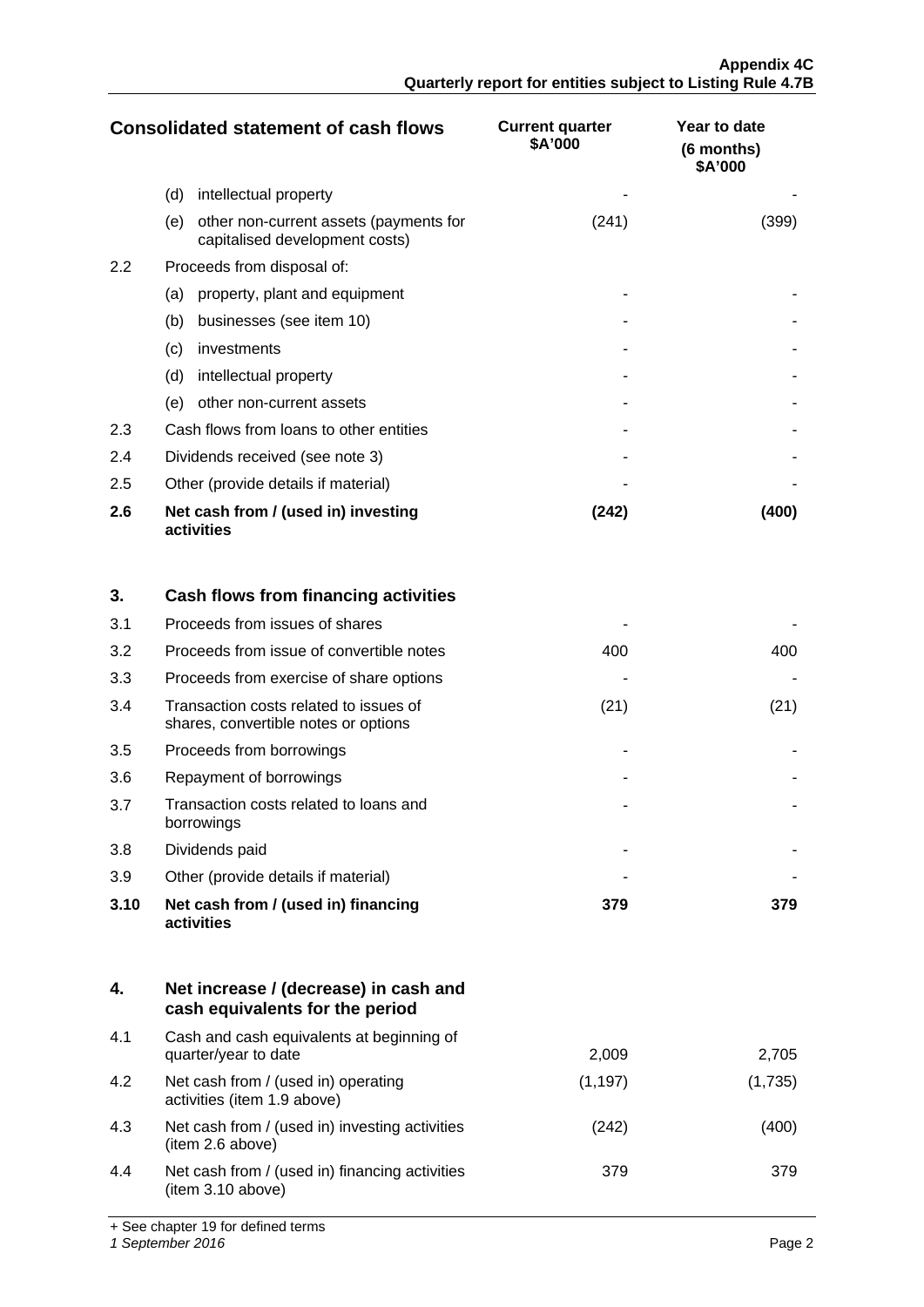-

| Consolidated statement of cash flows |                                                      | <b>Current quarter</b><br>\$A'000 | Year to date<br>(6 months)<br>\$A'000 |
|--------------------------------------|------------------------------------------------------|-----------------------------------|---------------------------------------|
| 4.5                                  | Effect of movement in exchange rates on<br>cash held |                                   |                                       |
| 46                                   | Cash and cash equivalents at end of<br>quarter       | 948                               |                                       |

| 5.  | Reconciliation of cash and cash<br>equivalents<br>at the end of the quarter (as shown in the<br>consolidated statement of cash flows) to the<br>related items in the accounts | <b>Current quarter</b><br>\$A'000 | <b>Previous quarter</b><br>\$A'000 |
|-----|-------------------------------------------------------------------------------------------------------------------------------------------------------------------------------|-----------------------------------|------------------------------------|
| 5.1 | <b>Bank balances</b>                                                                                                                                                          | 908                               | 908.                               |
| 5.2 | Call deposits                                                                                                                                                                 |                                   |                                    |
| 5.3 | <b>Bank overdrafts</b>                                                                                                                                                        |                                   |                                    |
| 5.4 | Other (1 Month Term Deposit)                                                                                                                                                  | 40                                |                                    |
| 5.5 | Cash and cash equivalents at end of<br>quarter (should equal item 4.6 above)                                                                                                  | 948                               | 948                                |

# **6.** Payments to directors of the entity and their associates

- 6.1 Aggregate amount of payments to these parties included in item 1.2
- 6.2 Aggregate amount of cash flow from loans to these parties included in item 2.3
- 6.3 Include below any explanation necessary to understand the transactions included in items  $6.1$  and  $6.2$

Payment of remuneration to executive and non-executive directors and their related parties.

- **7. Payments to related entities of the entity and their associates**
- 7.1 Aggregate amount of payments to these parties included in item 1.2
- 7.2 Aggregate amount of cash flow from loans to these parties included in item 2.3
- 7.3 Include below any explanation necessary to understand the transactions included in items 7.1 and 7.2

| <b>Current quarter</b><br>\$A'000 |  |
|-----------------------------------|--|
|                                   |  |
|                                   |  |
|                                   |  |

| <b>Current quarter</b><br><b>\$A'000</b> |       |
|------------------------------------------|-------|
|                                          | (164) |
|                                          |       |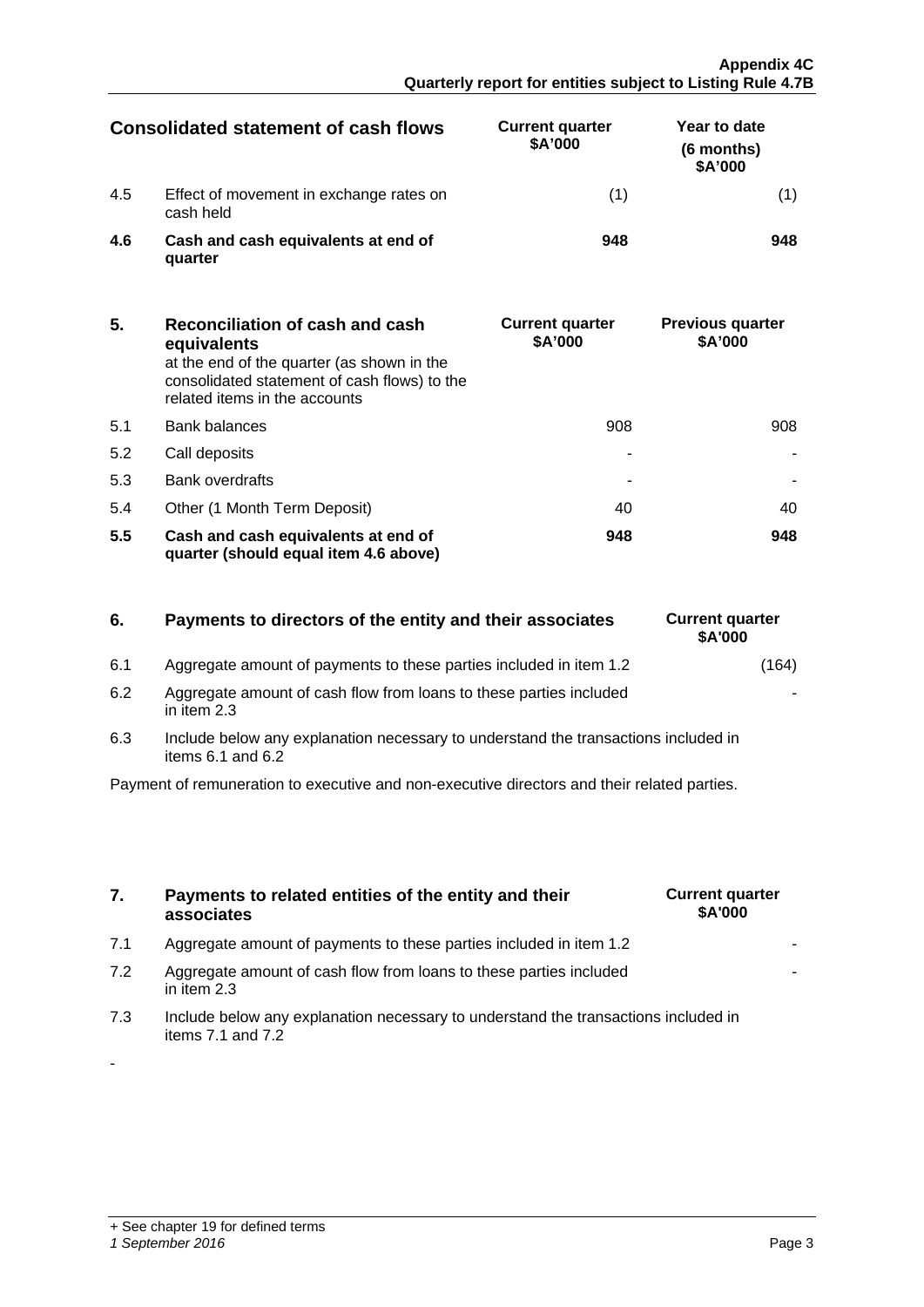| 8. | <b>Financing facilities available</b> |
|----|---------------------------------------|
|    | Add notes as necessary for an         |
|    | understanding of the position         |

8.1 Loan facilities

-

- 8.2 Credit standby arrangements
- 8.3 Other (please specify)

| <b>Total facility amount</b><br>at quarter end<br>\$A'000 | Amount drawn at<br>quarter end<br>\$A'000 |
|-----------------------------------------------------------|-------------------------------------------|
|                                                           |                                           |
|                                                           |                                           |
|                                                           |                                           |

8.4 Include below a description of each facility above, including the lender, interest rate and whether it is secured or unsecured. If any additional facilities have been entered into or are proposed to be entered into after quarter end, include details of those facilities as well.

| 9.  | <b>Estimated cash outflows for next quarter</b>    | <b>\$A'000</b> |
|-----|----------------------------------------------------|----------------|
| 9.1 | Research and development                           |                |
| 9.2 | Product manufacturing and operating costs          |                |
| 9.3 | Advertising and marketing                          | 38             |
| 9.4 | Leased assets                                      |                |
| 9.5 | Staff costs                                        | 550            |
| 9.6 | Administration and corporate costs                 | 404            |
| 9.7 | Other (payments for capitalised development costs) | 173            |
| 9.8 | <b>Total estimated cash outflows</b>               |                |

|      | Acquisitions and disposals of<br>business entities<br>(items $2.1(b)$ and $2.2(b)$ above) | <b>Acquisitions</b> | <b>Disposals</b> |
|------|-------------------------------------------------------------------------------------------|---------------------|------------------|
| 10.1 | Name of entity                                                                            |                     |                  |
| 10.2 | Place of incorporation or<br>registration                                                 |                     |                  |
| 10.3 | Consideration for acquisition or<br>disposal                                              |                     |                  |
|      | 10.4 Total net assets                                                                     |                     |                  |
| 10.5 | Nature of business                                                                        |                     |                  |